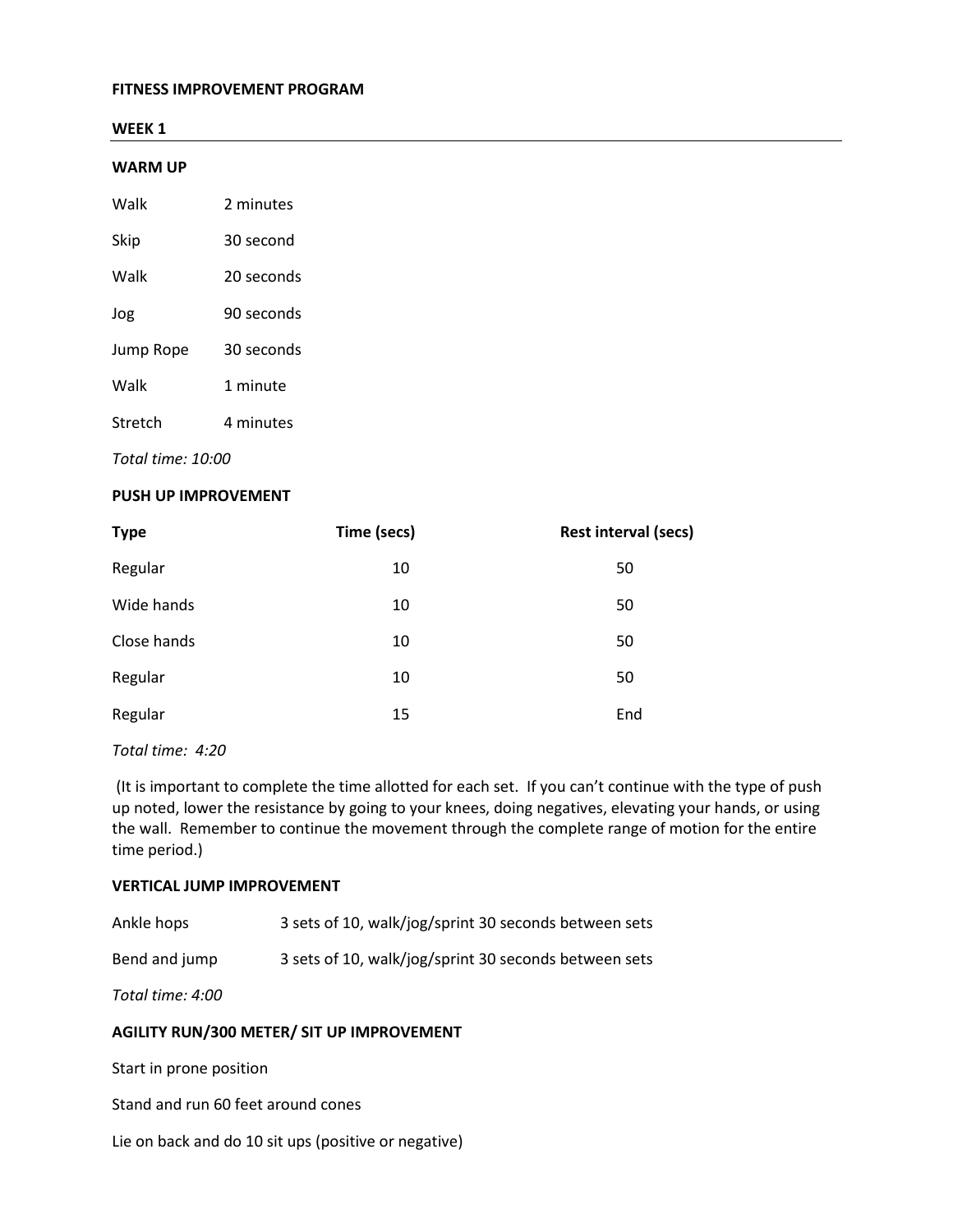Walk /jog 2 minutes Repeat 4 times *Total time: 12:00* **COOL DOWN** Walk/jog/sprint 2 minutes Stretch 3 minutes Total time: 5:00 *Total time: 35:20*

#### **WEEK 2**

#### **WARM UP**

| Walk      | 2 minutes  |
|-----------|------------|
| Skip      | 30 second  |
| Walk      | 30 seconds |
| Jog       | 90 seconds |
| Jump Rope | 30 seconds |
| Walk      | 1 minute   |
| Stretch   | 4 minutes  |

*Total time: 10:00*

#### **PUSH UP IMPROVEMENT**

| <b>Type</b>   | Time (secs) | <b>Rest interval (secs)</b> |
|---------------|-------------|-----------------------------|
| Feet elevated | 12          | 48                          |
| Wide hands    | 12          | 48                          |
| Close hands   | 12          | 48                          |
| Regular       | 12          | 48                          |
| Regular       | 20          | End                         |

*Total time: 4:30*

### **VERTICAL JUMP IMPROVEMENT**

Ankle hops 2 sets of 12, walk/jog/sprint 30 seconds between sets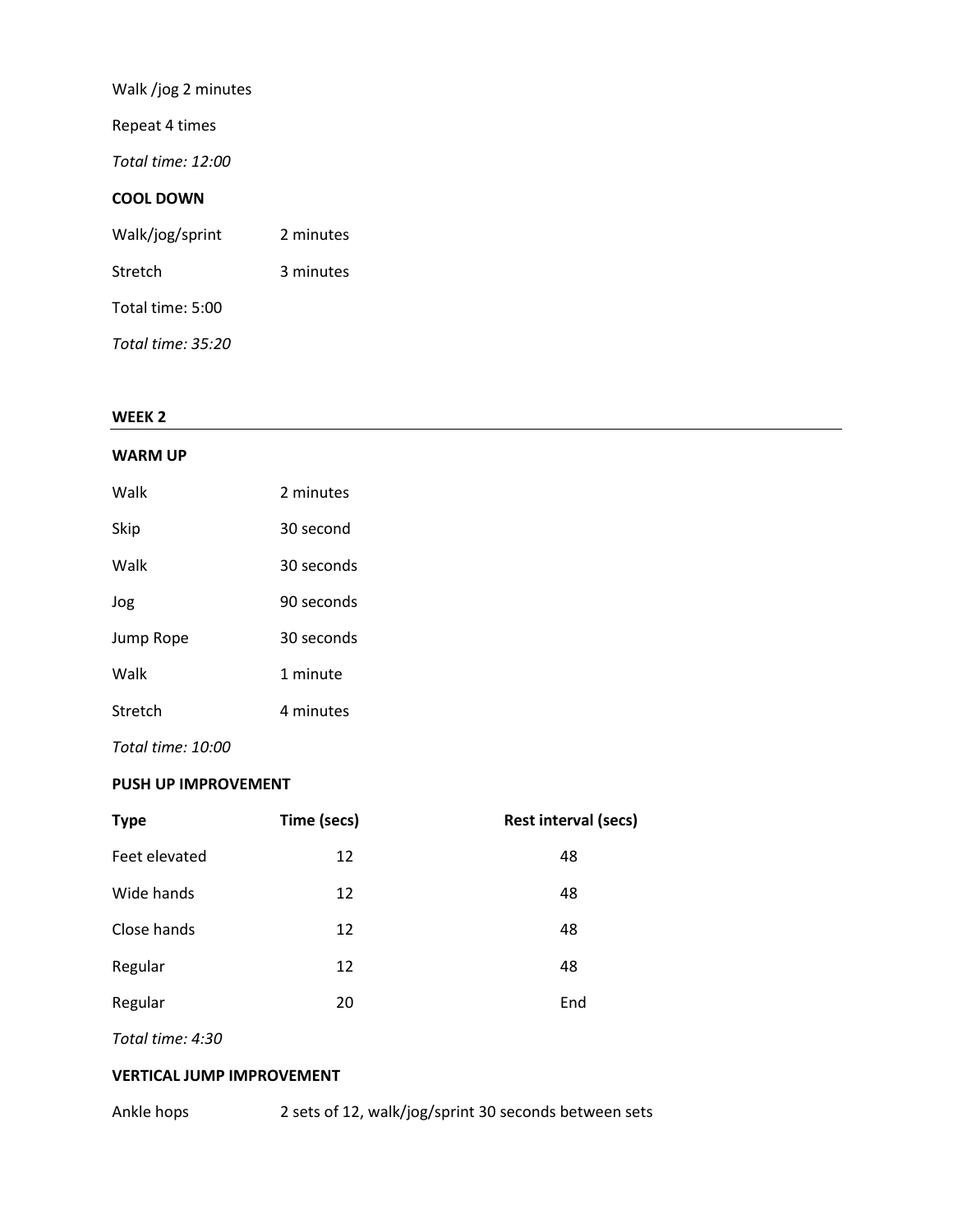| Double-leg hops                    | 2 sets of 12, walk/jog/sprint 30 seconds between sets |
|------------------------------------|-------------------------------------------------------|
| Bend and jump                      | 2 sets of 12, walk/jog/sprint 30 seconds between sets |
| Total time: 4:00                   |                                                       |
|                                    | <b>AGILITY RUN/300 METER/ SIT UP IMPROVEMENT</b>      |
| Start in prone position            |                                                       |
| Stand and run 60 feet around cones |                                                       |
|                                    | Lie on back and do 12 sit ups (positive or negative)  |
| Walk /jog 2 minutes                |                                                       |
| Repeat 4 times                     |                                                       |
| Total time: 12:00                  |                                                       |
| <b>COOL DOWN</b>                   |                                                       |
| Walk/jog/sprint                    | 2 minutes                                             |
| Stretch                            | 3 minutes                                             |
| Total time: 5:00                   |                                                       |
| Total time: 35:30                  |                                                       |

## **WEEK 3**

| Walk      | 2 minutes  | 60 second |
|-----------|------------|-----------|
| Walk      | 20 seconds |           |
| Jog       | 2 minutes  |           |
| Jump Rope | 1 minute   |           |
| Walk      | 1 minute   |           |
| Stretch   | 4 minutes  |           |
|           |            |           |

*Total time: 10:00*

#### **PUSH UP IMPROVEMENT**

| <b>Type</b> | Time (secs) | Rest interval (secs) |
|-------------|-------------|----------------------|
| Regular     | 15          | 60                   |
| Wide hands  | 15          | 60                   |
| Close hands | 15          | 60                   |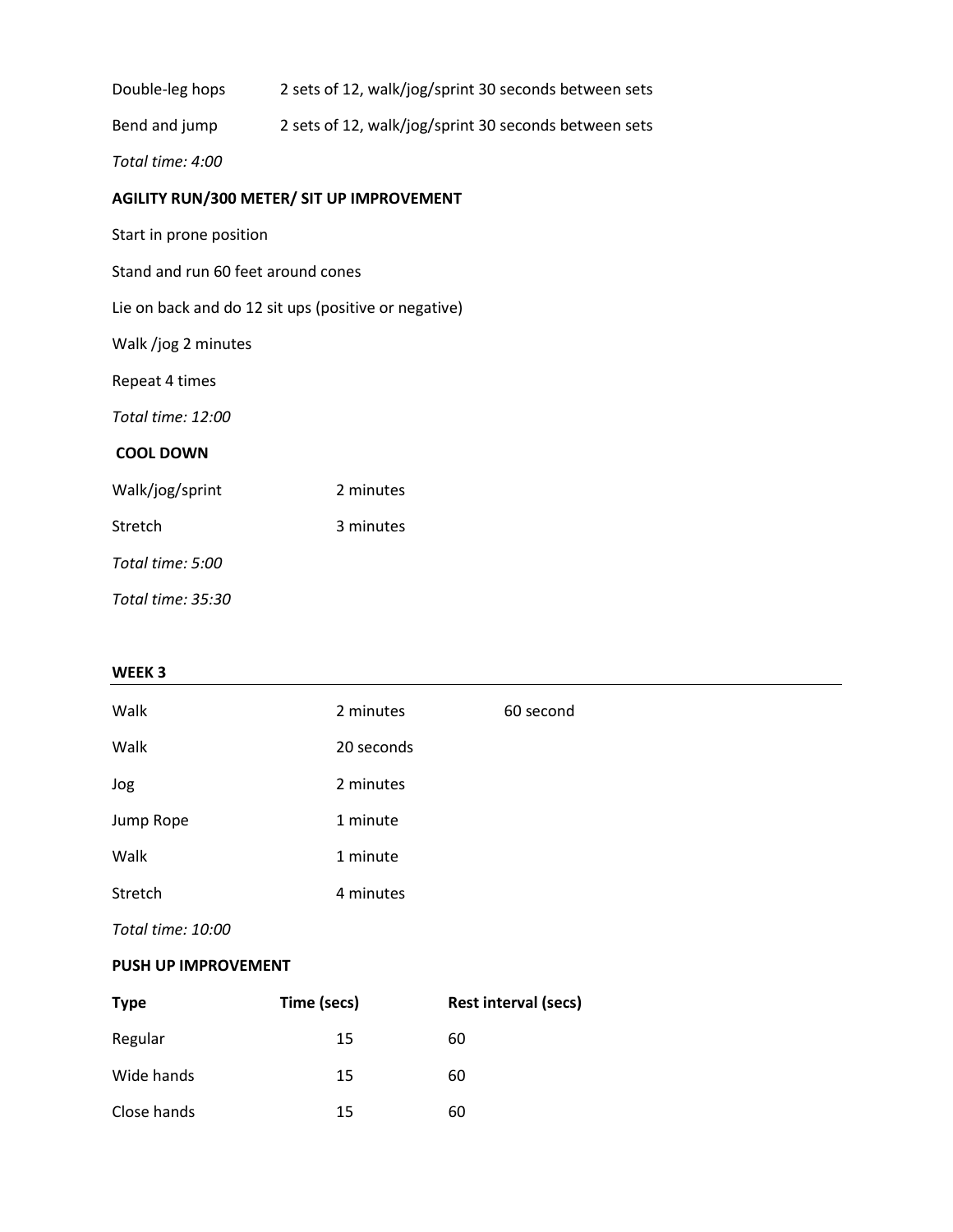| Regular                                               | 15 | 60  |
|-------------------------------------------------------|----|-----|
| Regular                                               | 20 | End |
| Total time: 6:20                                      |    |     |
| <b>VERTICAL JUMP IMPROVEMENT</b>                      |    |     |
| Ankle hops                                            |    |     |
| 3 sets of 12, walk/jog/sprint 30 seconds between sets |    |     |
| Double-leg hops                                       |    |     |
| 3 sets of 12, walk/jog/sprint 30 seconds between sets |    |     |
| Bend and jump                                         |    |     |
| 3 sets of 12, walk/jog/sprint 30 seconds between sets |    |     |
| Total time: 5:00                                      |    |     |
| <b>AGILITY RUN/300 METER/ SIT UP IMPROVEMENT</b>      |    |     |
| Start in prone position                               |    |     |
| Stand and run 60 feet around cones                    |    |     |
| Lie on back and do 15 sit ups (positive or negative)  |    |     |
| Walk /jog 2 minutes                                   |    |     |
| Repeat 4 times                                        |    |     |
| Total time: 12:00                                     |    |     |
| <b>COOL DOWN</b>                                      |    |     |
| Walk/jog/sprint 2 minutes                             |    |     |
| Stretch 3 minutes                                     |    |     |
| Total time: 5:00                                      |    |     |
| Total time: 38:20                                     |    |     |
|                                                       |    |     |

## **WEEK 4**

## **WARM UP**

Walk 2 minutes

Skip 30 second

Walk 30 seconds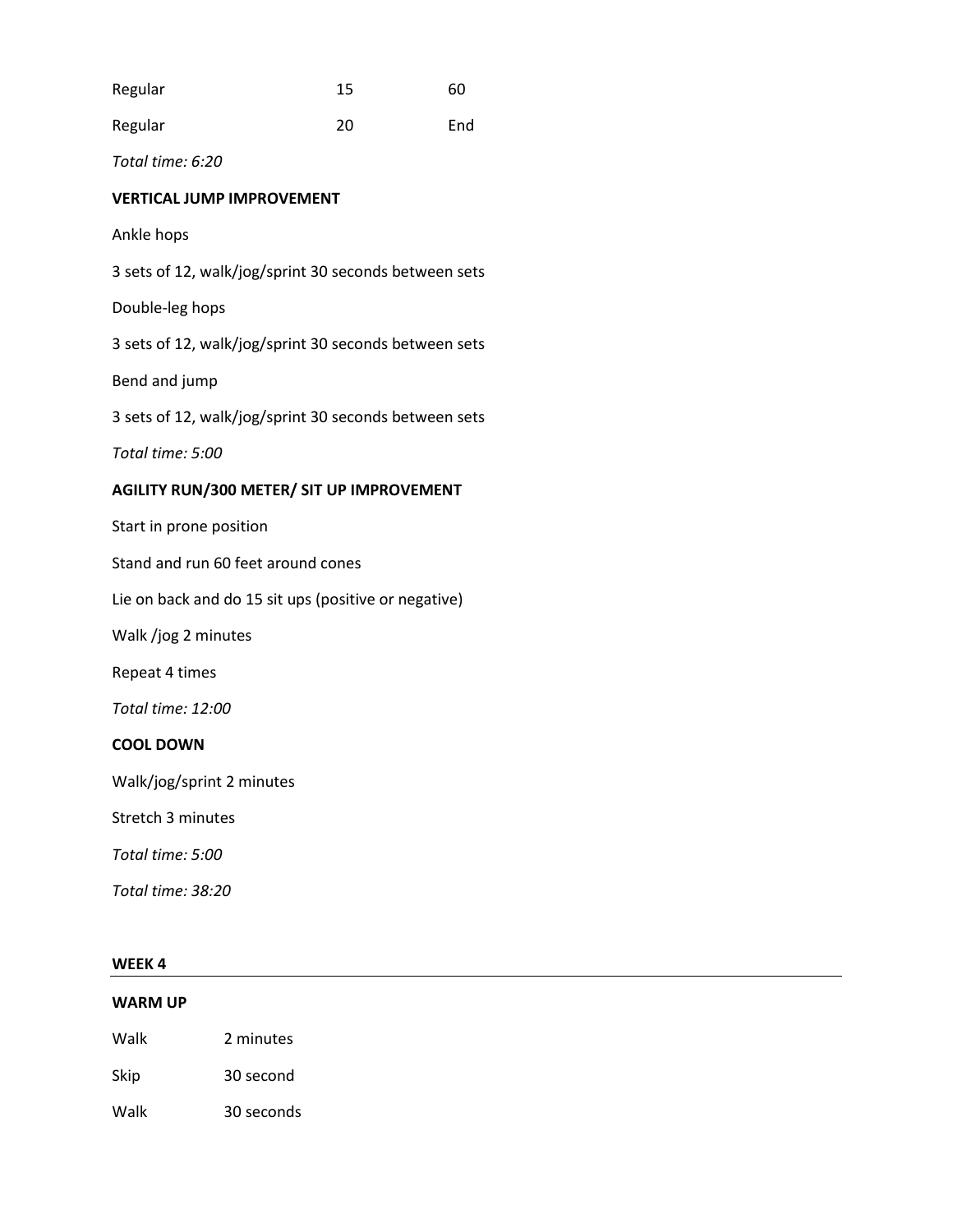| Jog       | 90 seconds |
|-----------|------------|
| Jump Rope | 30 seconds |
| Walk      | 1 minute   |
| Stretch   | 4 minutes  |

*Total time: 10:00*

#### **PUSH UP IMPROVEMENT**

| <b>Type</b> | Time (secs) | Rest interval (secs) |
|-------------|-------------|----------------------|
| Regular     | 20          | 45                   |
| Wide hands  | 20          | 45                   |
| Close hands | 20          | 45                   |
| Regular     | 20          | 45                   |
| Regular     | 30          | End                  |
|             |             |                      |

*Total time: 5:20*

## **VERTICAL JUMP IMPROVEMENT**

Ankle hops

2 sets of 15, walk/jog/sprint 30 seconds between sets

Double-leg hops

2 sets of 15, walk/jog/sprint 30 seconds between sets

Bend and jump

2 sets of 15, walk/jog/sprint 30 seconds between sets

Step back and jump

2 sets of 15, walk/jog/sprint 30 seconds between sets

*Total time: 6:00*

## **AGILITY RUN/300 METER/ SIT UP IMPROVEMENT**

Start in prone position

Stand and run 60 feet around cones

Lie on back and do 18 sit ups (positive or negative)

Walk /jog 2 minutes

Repeat 4 times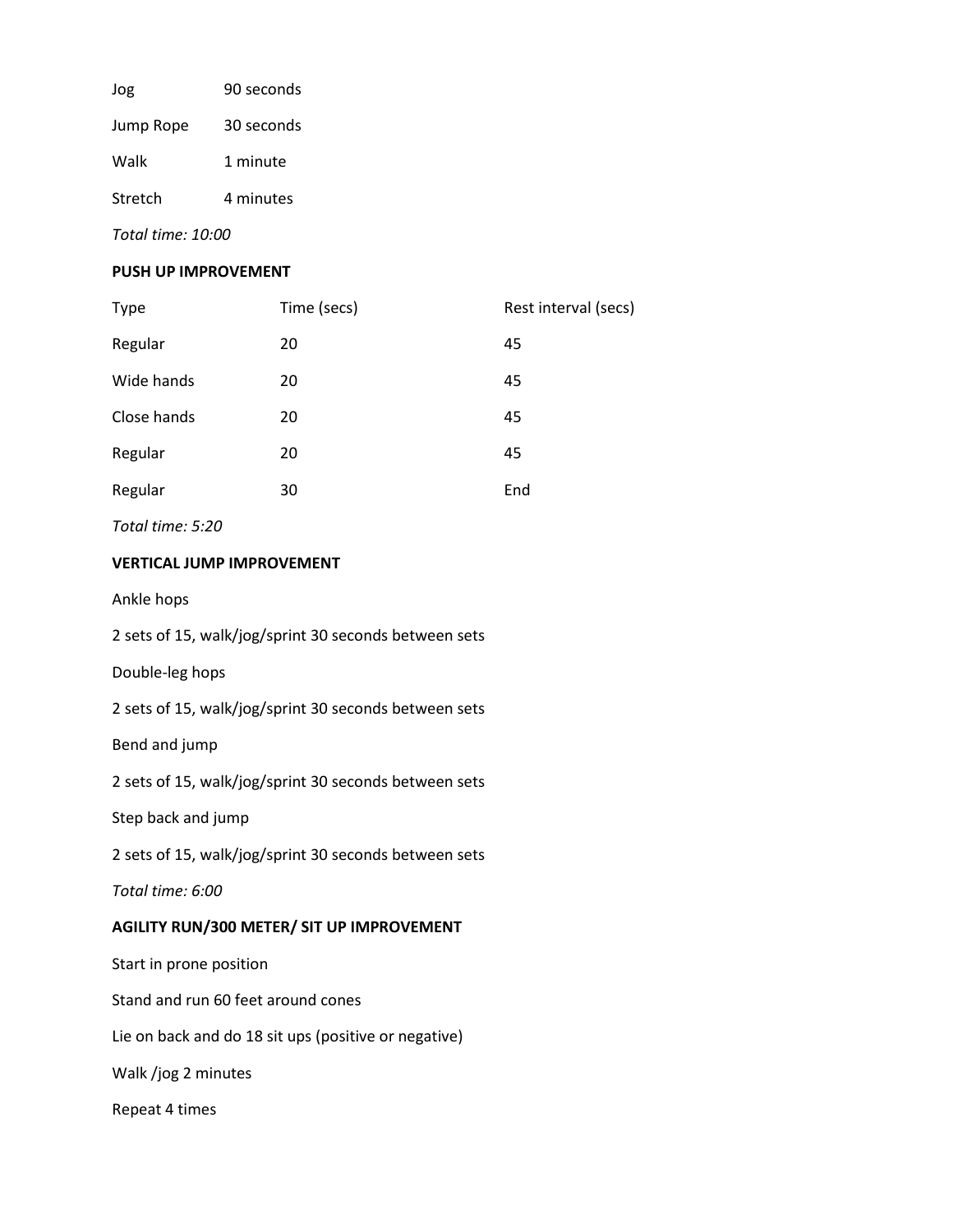## *Total time: 13:00*

## **COOL DOWN**

Walk/jog/sprint 2 minutes

Stretch 3 minutes

*Total time: 5:00*

*Total time: 39:20*

#### **WEEK 5**

#### **WARM UP**

| Walk      | 2 minutes  |
|-----------|------------|
| Skip      | 30 second  |
| Walk      | 30 seconds |
| Jog       | 90 seconds |
| Jump Rope | 30 seconds |
| Walk      | 1 minute   |
| Stretch   | 4 minutes  |

*Total time: 10:00*

#### **PUSH UP IMPROVEMENT**

| <b>Type</b> | Time (secs) | Rest interval (secs) |
|-------------|-------------|----------------------|
| Regular     | 25          | 30                   |
| Wide hands  | 25          | 30                   |
| Close hands | 25          | 30                   |
| Regular     | 25          | 30                   |
| Regular     | 25          | End                  |

*Total time: 5:10*

## **VERTICAL JUMP IMPROVEMENT**

Ankle hops

2 sets of 15, walk/jog/sprint 30 seconds between sets

Double-leg hops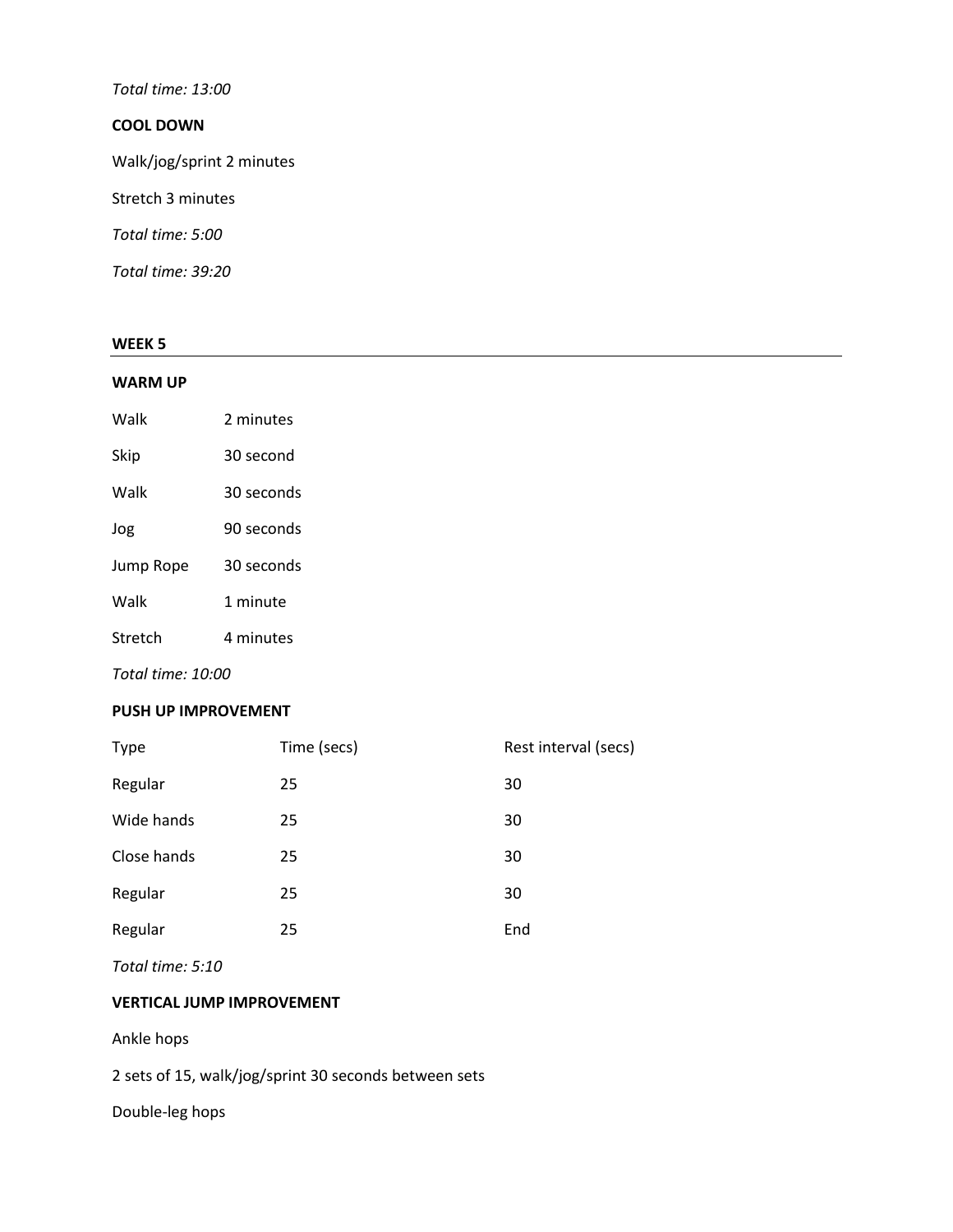2 sets of 15, walk/jog/sprint 30 seconds between sets Single-leg hops 2 sets of 15, walk/jog/sprint 30 seconds between sets Bend and jump 2 sets of 15, walk/jog/sprint 30 seconds between sets Step back and jump 2 sets of 15, walk/jog/sprint 30 seconds between sets *Total time: 6:30* **AGILITY RUN/300 METER/ SIT UP IMPROVEMENT** Start in prone position Stand and run 60 feet around cones Lie on back and do 20 sit ups (positive or negative) Walk /jog 2 minutes Repeat 4 times *Total time: 13:00* **COOL DOWN** Walk/jog/sprint 2 minutes Stretch 3 minutes *Total time: 5:00 Total time: 39:40* **WEEK 6**

#### **WARM UP**

| Walk      | 2 minutes  |
|-----------|------------|
| Skip      | 30 second  |
| Jog       | 2 minutes  |
| Jump Rope | 30 seconds |
| Walk      | 1 minute   |
| Stretch   | 4 minutes  |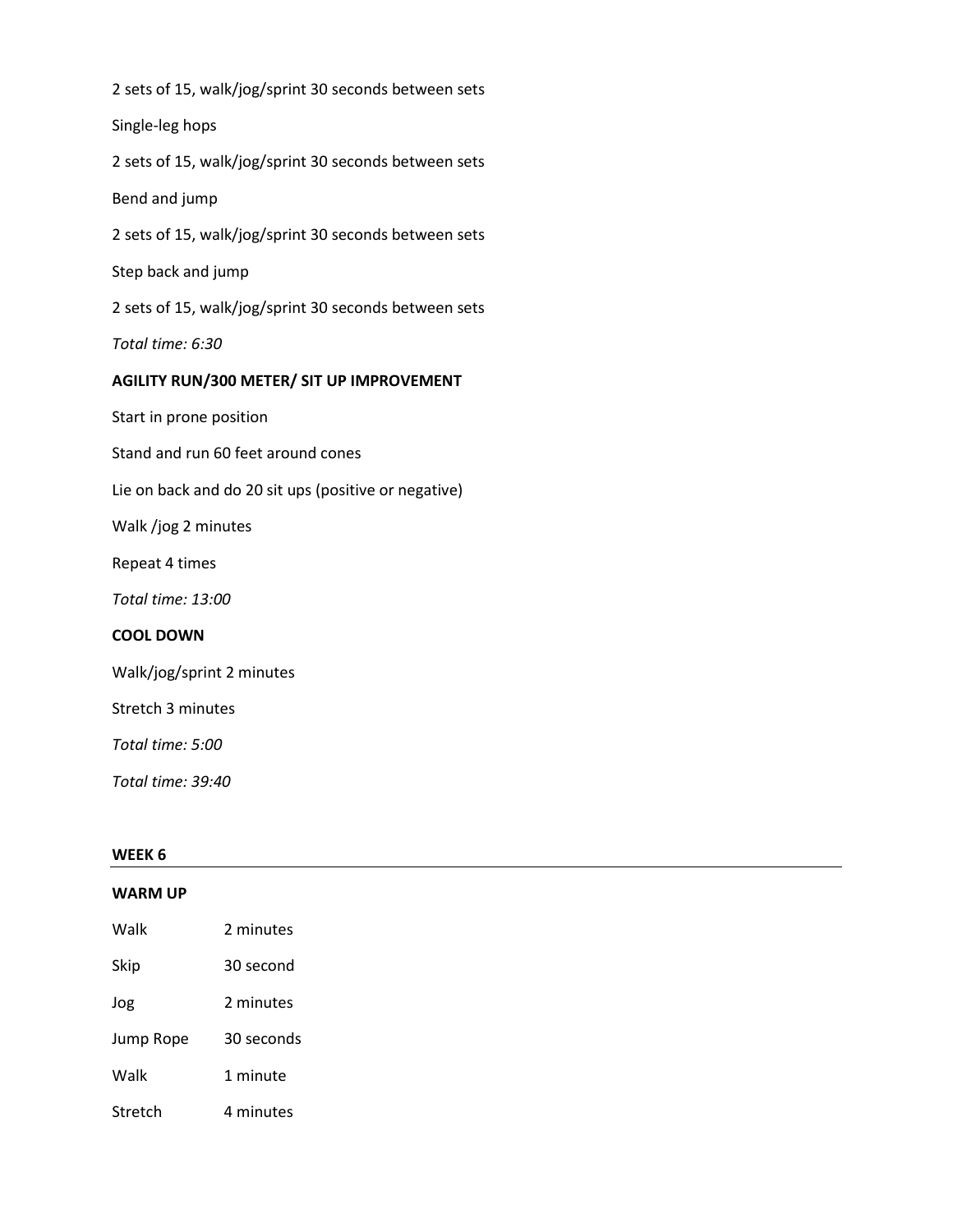## *Total time: 10:00*

#### **PUSH UP IMPROVEMENT**

| <b>Type</b>                  | Time (secs) | Rest interval (secs) |
|------------------------------|-------------|----------------------|
| Partner resisted             | 25          | 20                   |
| Partner resisted Wide hands  | 25          | 20                   |
| Partner resisted Close hands | 25          | 20                   |
| Regular                      | 25          | 20                   |
| Regular                      | 30          | 20                   |
| Regular                      | 25          | End                  |

*Total time: 5:10*

## **VERTICAL JUMP IMPROVEMENT**

Ankle hops

| 2 sets of 15, walk/jog/sprint 30 seconds between sets |
|-------------------------------------------------------|
| Double-leg hops                                       |
| 2 sets of 15, walk/jog/sprint 30 seconds between sets |
| Single-leg hops                                       |
| 2 sets of 15, walk/jog/sprint 30 seconds between sets |
| Bend and jump                                         |
| 2 sets of 15, walk/jog/sprint 30 seconds between sets |
| Step back and jump                                    |
| 2 sets of 15, walk/jog/sprint 30 seconds between sets |
| Jump and reach                                        |
| 2 sets of 15, walk/jog/sprint 30 seconds between sets |
| Total time: 7:30                                      |
| <b>AGILITY RUN/300 METER/ SIT UP IMPROVEMENT</b>      |
| Start in prone position                               |
| Stand and run 60 feet around cones                    |
| Lie on back and do 20 sit ups (positive or negative)  |
| Walk /jog 2 minutes                                   |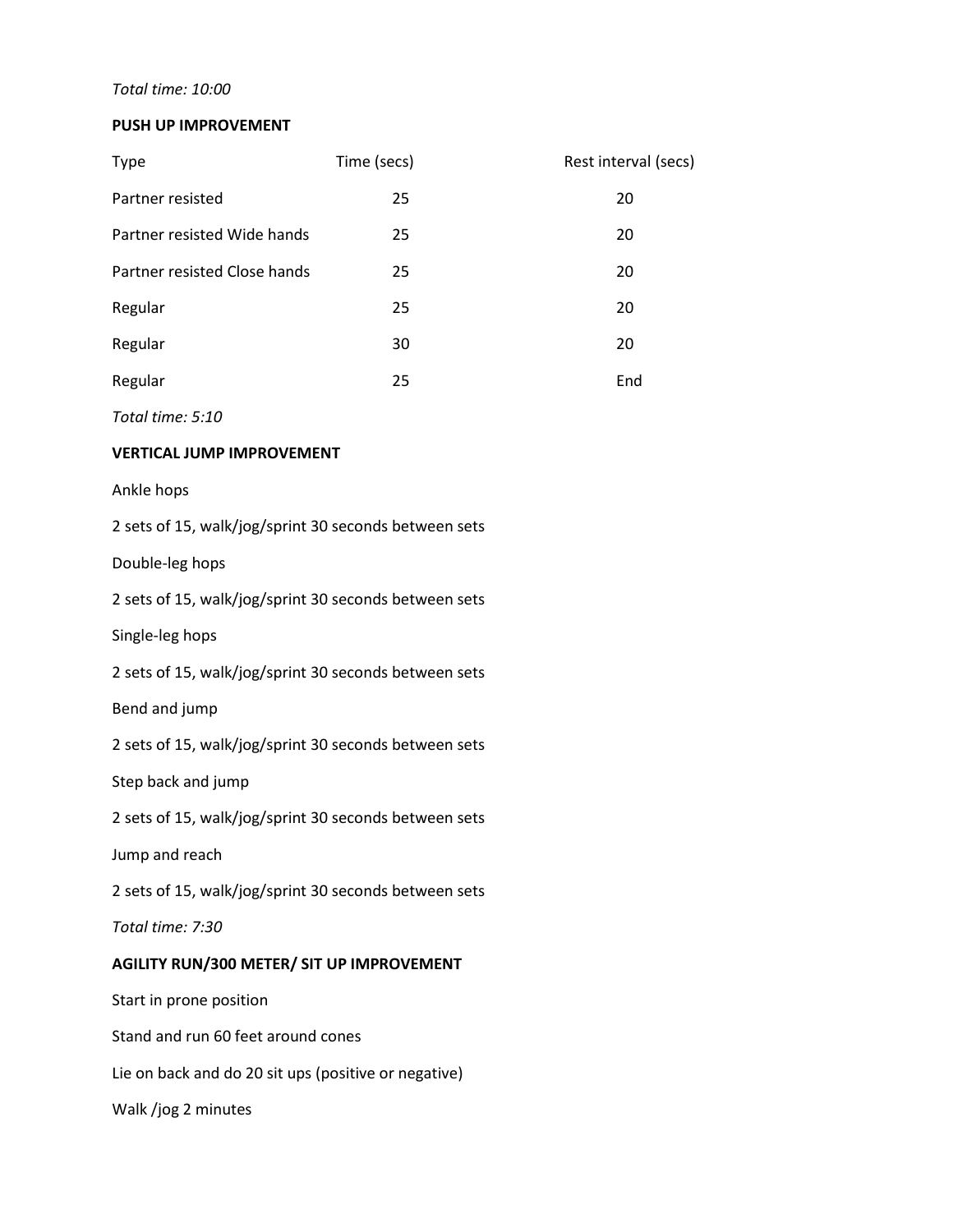Repeat 5 times

*Total time: 14:00*

#### **COOL DOWN**

Walk/jog/sprint 2 minutes

Stretch 3 minutes

*Total time: 5:00*

*Total time: 41:40*

#### **WEEK 7**

#### **WARM UP**

Walk2 minutes</span

Skip60 second

Jog90 seconds

Jump Rope30 seconds

Walk1 minute

Stretch4 minutes

*Total time: 10:00*

#### **PUSH UP IMPROVEMENT**

| <b>Type</b>                 | Time (secs) | <b>Rest interval (secs)</b> |
|-----------------------------|-------------|-----------------------------|
| Partner resisted            | 30          | 15                          |
| Partner resisted Wide hands | 30          | 15                          |
| Feet elevated               | 30          | 15                          |
| Regular                     | 15          | 10                          |
| Regular                     | 15          | 10                          |
| Regular                     | 15          | End                         |

*Total time: 3:20*

## **VERTICAL JUMP IMPROVEMENT**

Ankle hops

3 sets of 12, walk/jog/sprint 30 seconds between sets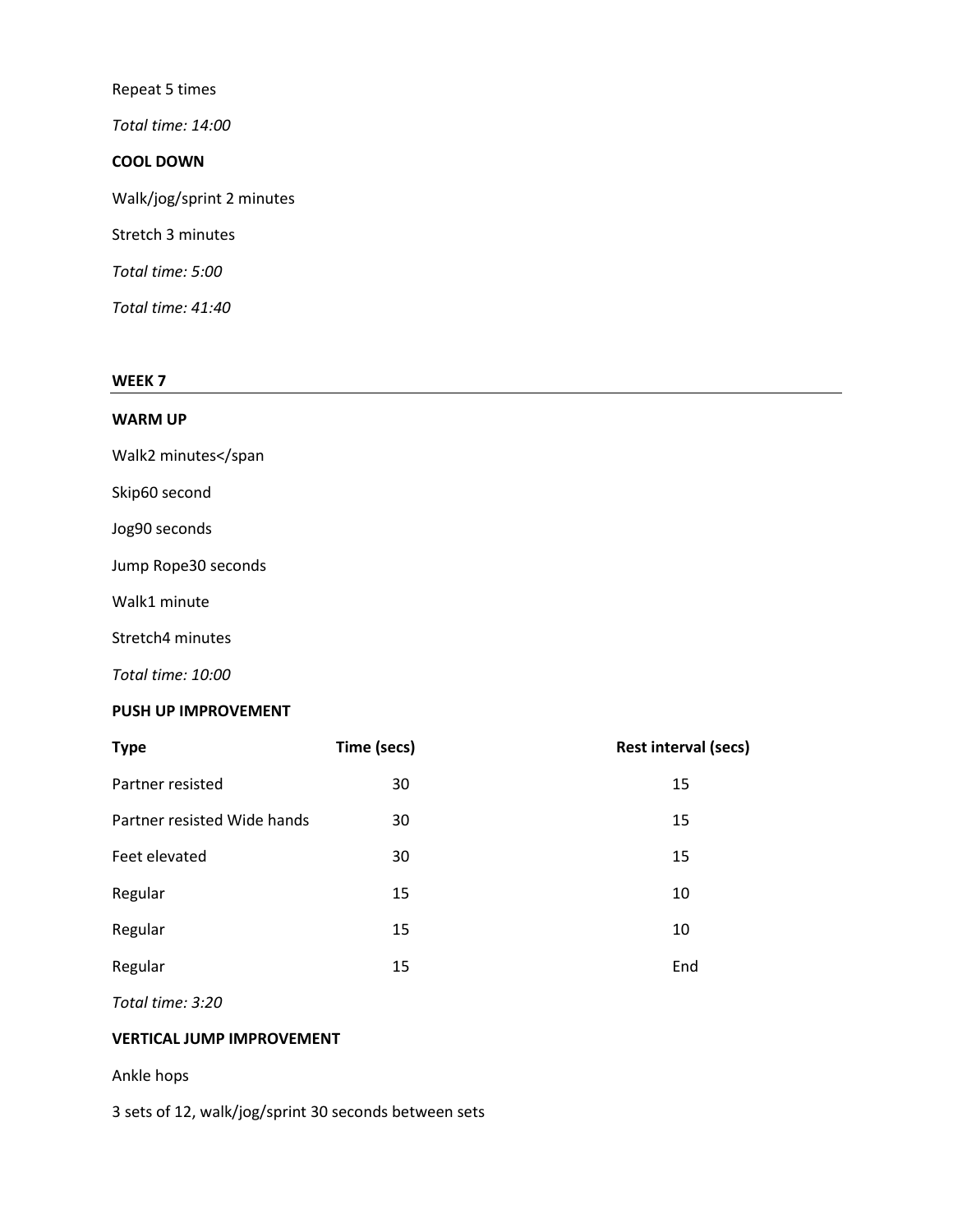Double-leg hops 3 sets of 12, walk/jog/sprint 30 seconds between sets Single-leg hops 3 sets of 12, walk/jog/sprint 30 seconds between sets Bend and jump 3 sets of 12, walk/jog/sprint 30 seconds between sets Step back and jump 3 sets of 12, walk/jog/sprint 30 seconds between sets Jump and reach 3 sets of 12, walk/jog/sprint 30 seconds between sets *Total time: 10:00* **AGILITY RUN/300 METER/ SIT UP IMPROVEMENT** Start in prone position Stand and run 60 feet around cones Lie on back and do 20 sit ups (positive or negative) Walk /jog 2 minutes Repeat 5 times *Total time: 14:00* **COOL DOWN** Walk/jog/sprint 2 minutes Stretch 3 minutes *Total time: 5:00 Total time: 42:20*

#### **WEEK 8**

# **WARM UP** Walk 2 minutes Skip 60 second Jog 90 seconds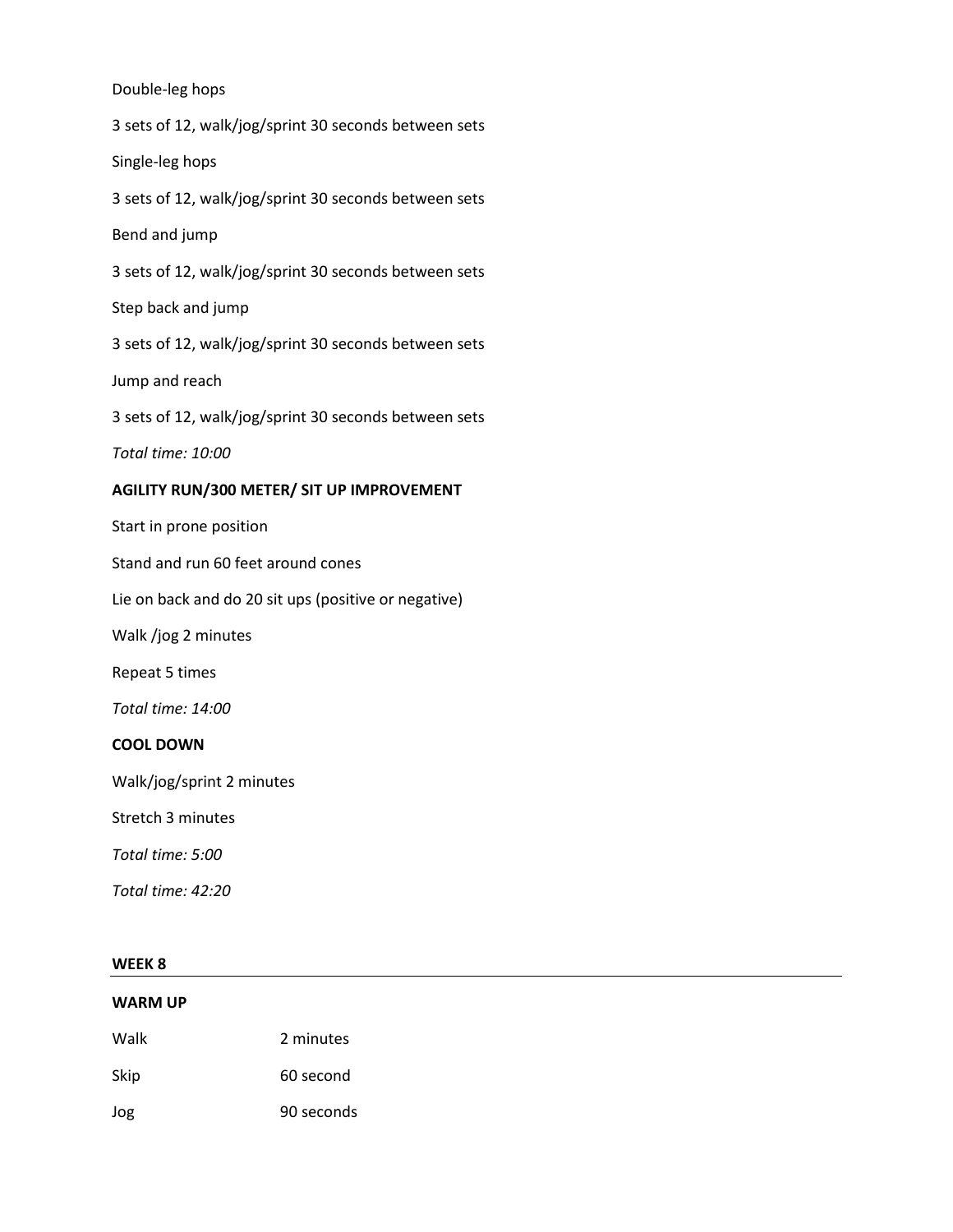| Jump Rope | 30 seconds |  |
|-----------|------------|--|
| Walk      | 1 minute   |  |
| Stretch   | 4 minutes  |  |

*Total time: 10:00*

#### **PUSH UP IMPROVEMENT**

| <b>Type</b>      | Time (secs) | <b>Rest interval (secs)</b> |
|------------------|-------------|-----------------------------|
| Partner resisted | 40          | 15                          |
| Regular          | 30          | 15                          |
| Close hands      | 30          | 15                          |
| Wide hands       | 15          | 10                          |
| Regular          | 15          | 10                          |
| Regular          | 15          | End                         |

*Total time: 4:25*

#### **VERTICAL JUMP IMPROVEMENT**

Ankle hops

3 sets of 12, walk/jog/sprint 30 seconds between sets

Double-leg hops

3 sets of 12, walk/jog/sprint 30 seconds between sets

Single-leg hops

3 sets of 12, walk/jog/sprint 30 seconds between sets

Bend and jump

3 sets of 12, walk/jog/sprint 30 seconds between sets

Step back and jump

3 sets of 12, walk/jog/sprint 30 seconds between sets

Jump and reach

3 sets of 12, walk/jog/sprint 30 seconds between sets

*Total time: 10:00*

## **AGILITY RUN/300 METER/ SIT UP IMPROVEMENT**

Start in prone position